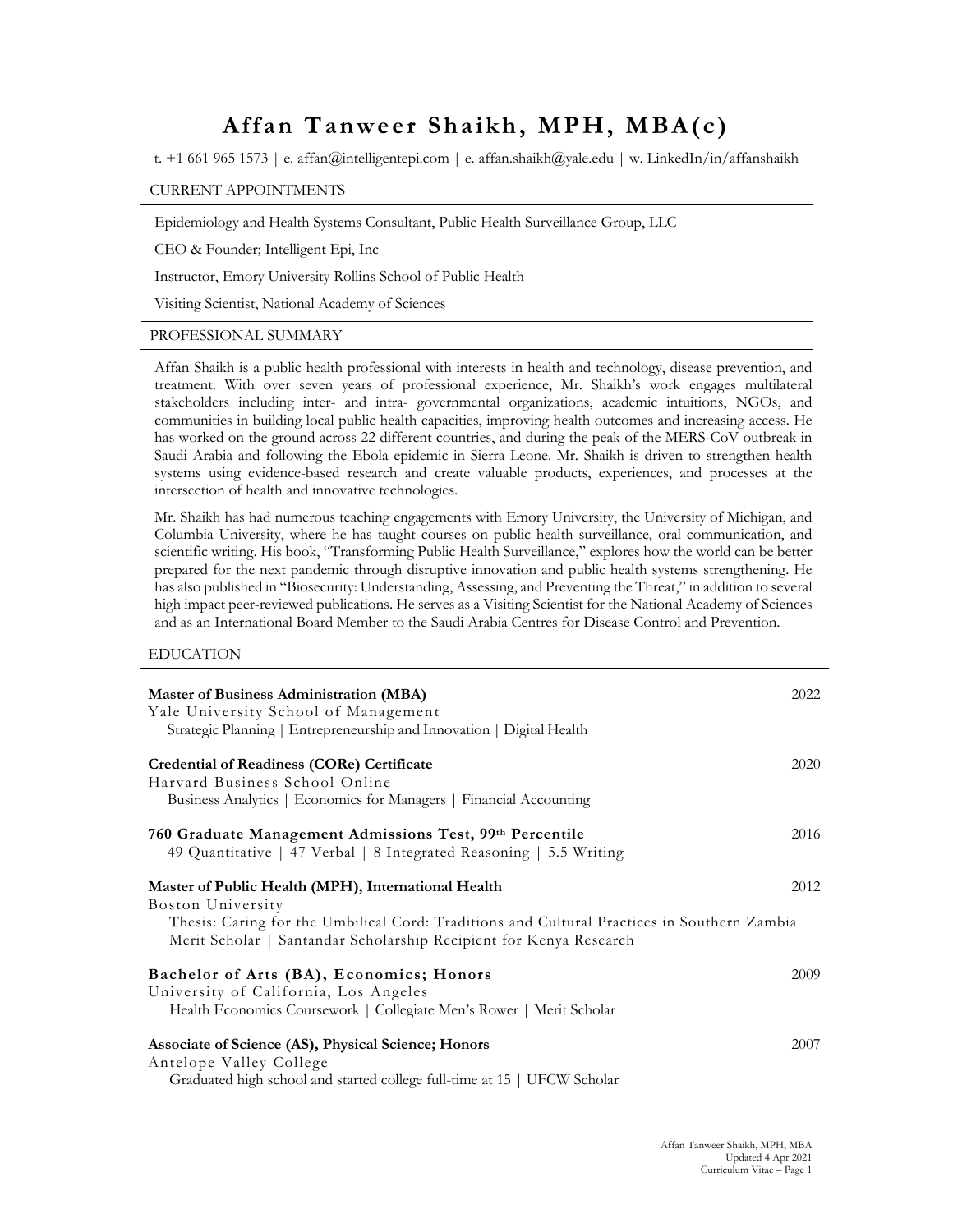#### CONTINUING EDUCATION AND TRAINING

HarvardX– Health Effects of Climate Change (2019) | SUNY– Global Health Diplomacy (2019) | Emory– Health in Complex Humanitarian Emergencies (2018) |MITx– u.Lab: Leading from the Emerging Future (2018) | MITx– Becoming an Entrepreneur (2017) | HarvardX– Innovating Health Care (2015) | HarvardX– Entrepreneurs & Health in Emerging Countries (2015) | KSA Ministry of Health– Innovation & Leadership Track (2014) | Tech4Change– Mobile Health (2013)

#### PROFESSIONAL EXPERIENCES

# **INTELLIGENT EPI, INC**

### Founder, Executive Officer April 2016 – Present

Provided consulting expertise around digital health and instructional design. Developed and helped win \$7.5M post-Ebola leadership and management training project in Sierra Leone. Calculated ROI and budget impact analysis for Jordanian Red Crescent project portfolio. Developed use case and product strategy for wearable disease surveillance technology. Explored public health surveillance uses of block chain and machine learning. Supported US CDC ASTDR in setting research agenda around the manmade chemical pollutant, PFAS. Led design and development of the African CDC Institute for Workforce Development, guiding its strategic mission to end brain drain and launching the inaugural course. Leading AMR, AMU, and AMC mapping efforts to capture data on antimicrobial resistance patterns and trends in Papa New Guinea, Timor-Leste, Vietnam, and Pakistan as a part of the CAPTURA Consortium. Developed a business use case for a telemedicine chronic liver disease intervention in Saudi Arabia.

# **NATIONAL ACADEMY OF SCIENCES**

### Visiting Scientist September 2016 – Present

Supported efforts to build bi-lateral bridges through STEM fields. Served as digital health expert. Presented on health innovation, block chain, and machine learning. Facilitated discussion of digital health applications. Provided subject matter expertise for the development of two chapters in a clinical laboratory handbook aimed at improving Pakistan laboratories. Represented the U.S. and the National Academy of Sciences in meetings with senior US and Pakistan officials. Mentored young Pakistani scientists.

# **PUBLIC HEALTH PRACTICE, LLC**

# Senior Technical Consultant October 2014 – Present

Led project teaming, proposal writing, and technical work with multiple academic, government, and private partners and stakeholders. Expanded project portfolio to South Asia. Consult on project basis. Managed needs assessment, workflow optimization, and strategic roadmap execution in Swaziland. Developed logic models. Conducted new SOP trainings. Brokered neurosurgery medical equipment sale. Engaged internal and external stakeholders. Developed \$10M budget impact analysis for health education start-up strategic plan. Developed WHO Emergency Operations Centre Framework based on relevant reviewed literature.

Research and Epidemiology Specialist, Ministry of Health, Saudi Arabia January 2014 – October 2014 Seconded to the Ministry of Health of Saudi Arabia during the peak of the MERS-CoV outbreak. Managed eight project teams and aligned \$150M in grant work in the newly formed science and technology unit. Reported directly to the Deputy Ministry of Health. Built KPI dashboards with s-curves that tracked project progress and efficiency. Implemented lean and six-sigma improvement strategies. Negotiated high-level technology transfers agreements. Supported workflow integration. Assessed EHR application for hospital contact tracing of disease cases. Evaluated Ministry quality of care programs. Liaised with the British Medical Journal to launch region specific journals. Supported the development of a Saudi Cancer Registry. Facilitated a Health Policy and System Research Agenda exercise with the Minister of Health. Worked with McKinsey on overhauling the Ministry of Health human resource strategy. Helped secure operational project grants from the Saudi Agency for Healthcare Research and Quality. Liaised with Emory University's King Abdallah Fellowship Program to mentor and support graduate student thesis work.

Epidemiologist and Informatics Specialist May 2012 – December 2013 Assisted cross-functional teams in designing frameworks and workflow processes. Developed marketing and HR policies. Spearheaded internal strategic mapping and website development. Created strategies for unstructured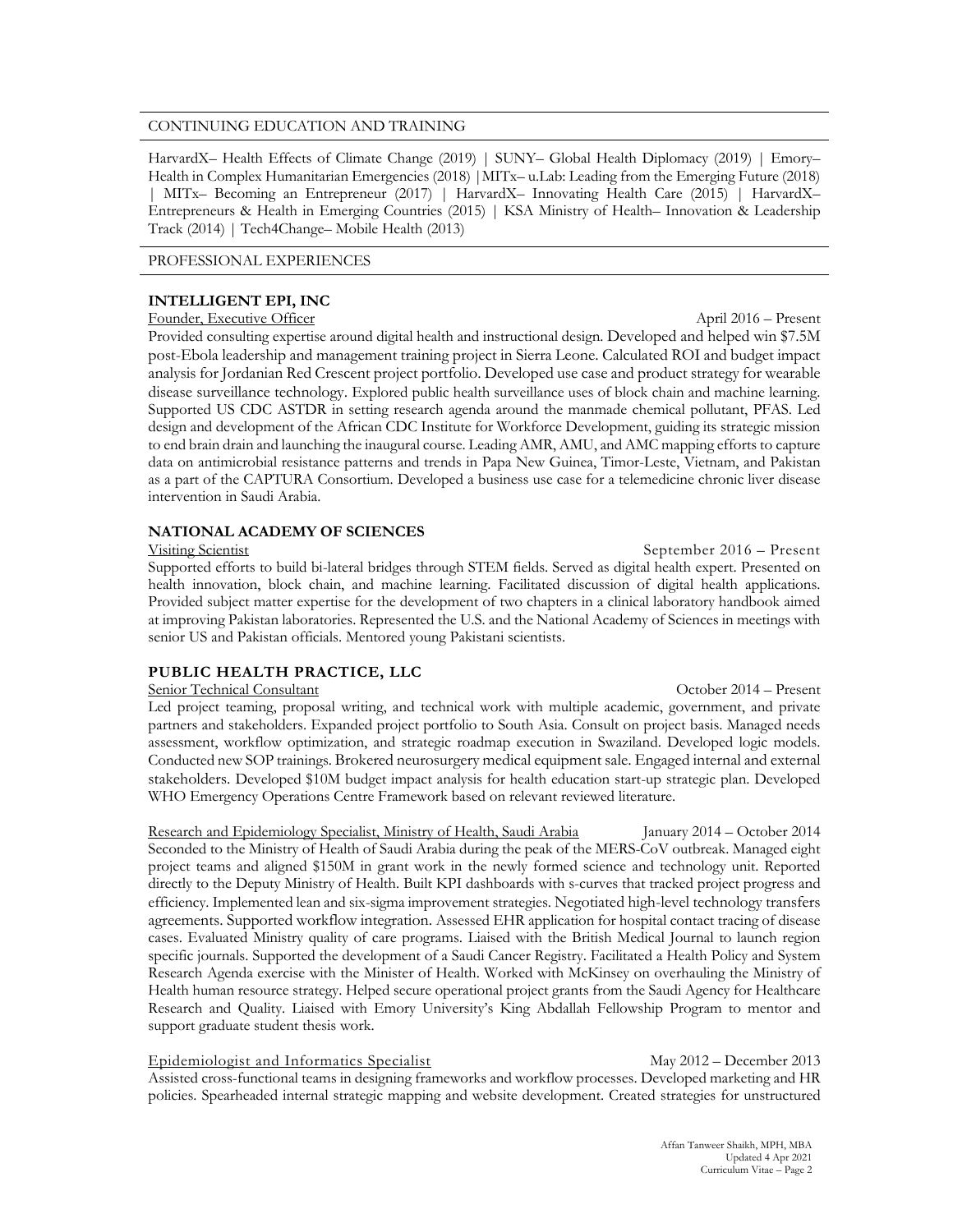data use for public health surveillance. Helped cross-functional team in development of disease surveillance cost software. Evaluated and streamlined core IT disease surveillance systems in five African countries. Developed implementation roadmap for health IT surveillance of NTDs.

# **CENTER FOR GLOBAL HEALTH & DEVELOPMENT**

Research Associate July 2011 – June 2012

Supported project research team by reviewing literature and analyzing data. Spearheaded study protocol development of and search algorithms for seven country research projects. Researched the global epidemiology and burden of disease of under-five diarrheal diseases. Identified QOL evidence. Developed Excel VBA analytical tool and dashboard.

# Field Researcher May 2011 – June 2011

Collaborated with Maasai community leaders to identify priority health concerns regarding water and sanitation in rural Kenya. Researched water access and land development issues; developed and implemented a water, sanitation, and health assessment study in the locality. Compiled and analyzed quantitative data with CSPro, EpiInfo and SAS. Presented findings at a community town hall meeting with over 200 in attendance.

# **AGHA KHAN UNIVERSITY HOSPITAL**

Research Associate June 2011 – August 2011 Supported clinic physicians, and community health workers in community outreach efforts. Visited the homes of new mothers collect data and teach oral rehydration therapy techniques. Supported various research efforts.

# **UCLA SEMEL INSTITUTE FOR NEUROSCIENCE AND HUMAN BEHAVIOR**

Research Analyst November 2008 – August 2010 Explored the relationships between structure and function in the human brain, particularly as related to higher level cognition, such as mental imagery in the Mark Cohen lab. Engaged in the active exploration of modern data analysis approaches, such as machine learning, with special attention to methods that reveal systems-level neural organization in the fields of neuroscience and human behavior. Studied manganese (Mn) included Parkinson's disease using machine learning processes. Explored the use of fMRI scans to study false memories introduced via hypnosis in human subjects.

# ACADEMIC APPOINTMENTS

# **COLUMBIA UNIVERSITY**

| Lecturer at the Epidemiology and Population Health Summer Institute | July $2015 -$ Present |  |
|---------------------------------------------------------------------|-----------------------|--|
| Course taught: Transforming Public Health Surveillance              |                       |  |

# **EMORY UNIVERSITY**

Instructor at the Rollins School of Public Health August 2015 – Present Courses designed: Case Study Design and Development; Oral Communications for Health Professionals; Scientific Writing; Introduction to Public Health Surveillance; Numerous Public Health Grand Round Seminars; Research Skills Development Course

# **UNIVERSITY OF MICHIGAN**

Summer Lecturer at the Graduate Summer Session in Epidemiology July 2014 – August 2015 Course taught: Transforming Public Health Surveillance; Oral Communication; Scientific Writing

# **BOSTON UNIVERSITY**

Teaching Assistant at the School of Public Health January – May 2012 Course taught: Eradication of Infectious Diseases

# GOVERNING BOARD MEMBER

# **SAUDI ARABIA CENTERS FOR DISEASE CONTROL**

International Advisory Board Member November 2018 – December 2019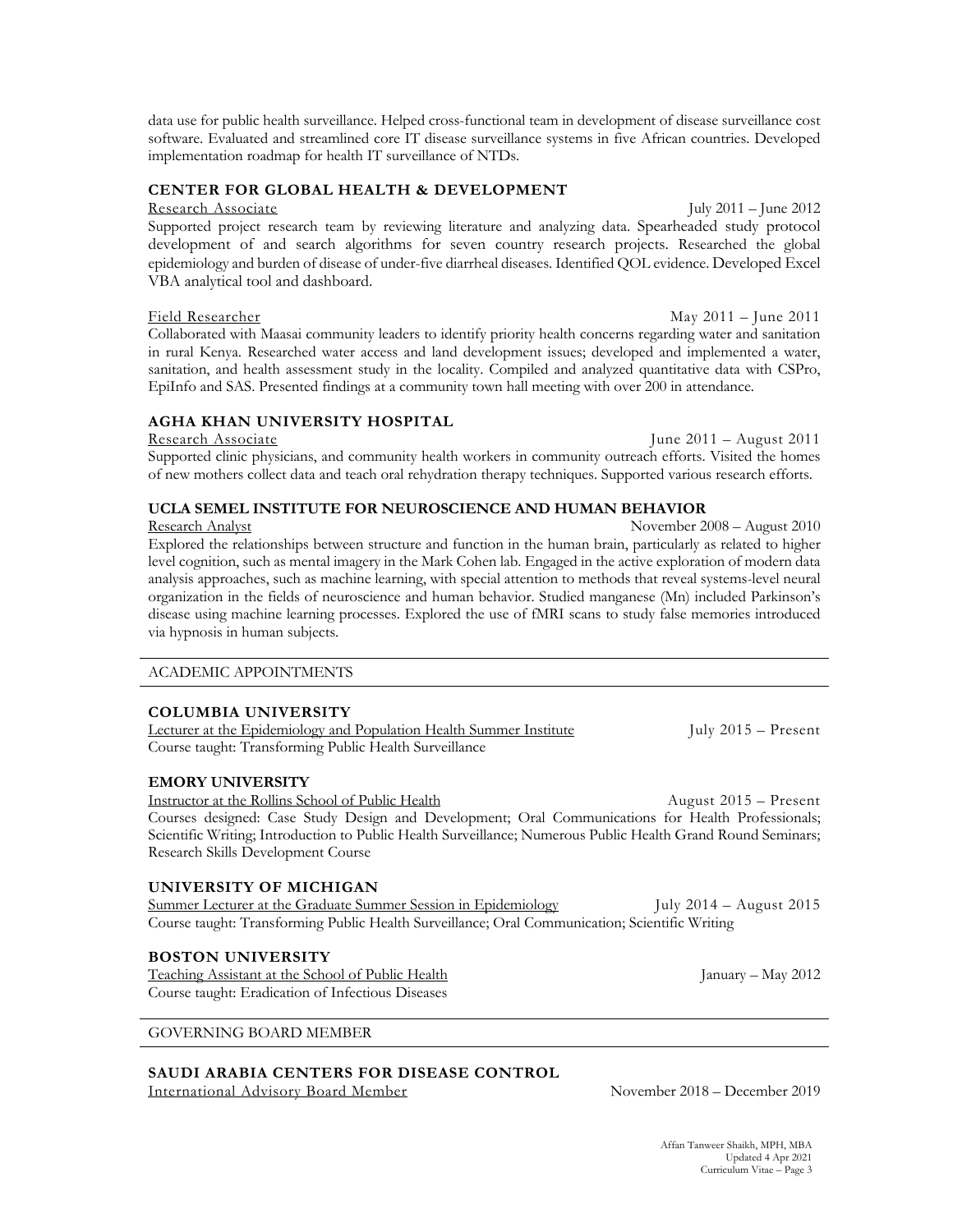Supported Saudi Arabia Centers for Disease Control Director on special international advisory board around three key public health areas: anti-microbial resistance, obesity, and cardiovascular health. Led development of the Kingdom's revised Hepatitis C guidelines and strategic policy. Supported decision-making around the strategic placement and organization of the National Reference Laboratory.

## **ANTELOPE VALLEY WORLD HERITAGE FESTIVAL**

Board Member December 2012 – July 2013 Served as board member for the Antelope Valley World Heritage Festival. Fundraised with local community members and pitched sponsorship opportunities to small businesses. Coordinated with vendors.

### **CALIFORNIA DEMOCRATIC PARTY**

District Delegate December 2012 – December 2014 Elected to represent CA District 36 as a party official at state conventions and regional meetings. Worked with other politically engaged community members on various policy issues, public advocacy, and youth engagement. Endorsed candidates for various public offices. Supported a number of initiatives aimed at increasing educational funding, promoting scientific research, and increasing access to healthcare. Attended workshops on voter registration, voted and passed resolutions, voted on party and caucus officers and networked with party activists and elected officials

### **CENTER FOR GLOBAL HEALTH & DEVELOPMENT**

Mobile Health Strategy Group Advisory Board Member December 2011 – June 2012 Served on mHealth Strategy Group Advisory Board to digitize research data collection methods. Discussed innovative ways to address obstacles in data collection and program implementation using mobile health solutions such as smart phone data collection, and prescription and appointment health alerts. Supported digitization efforts on three research projects. Helped incorporate social media into academic pedagogy.

#### **AMERICAN CANCER SOCIETY**

Youth Board Member December 2003 – June 2005 Facilitated monthly meetings to discuss global and local cancer issues. Coordinated local campaigns Co-founded local club and organized Relay for Live event with record attendance.

#### **PROJECTS**

# **AFRICA CDC RISK COMMUNICATOIN FOR COVID-19**

Intelligent Epi, Inc

Co-principal Investigator May 2020 – July 2020

Supported key African stakeholders communicate COVID-19 issues accurately, effectively, and rapidly; facilitated 9 training webinars for journalists, faith-based organizations, civil society organizations, and youth groups that reached 975 total registrants and 433 cumulative attendance; supported 18 global experts to explore best practices around risk communication and COVID-19; Gained 316K Facebook impressions and 26.3K views; conducted robust monitoring and evaluation program that provided key insights for decision-making; developed evaluative surveys across 7 key databases and analyzed for impact of the service; conducted key informant interviews for further insights; developed final report summarizing success of the project.

#### **AFRICA CDC COVID-19 CLINICAL COMMUNITY OF PRACTICE**

Intelligent Epi, Inc

Co-principal Investigator March 2020 – March 2021

Led the development of the clinical community of practice for COVID-19 to support knowledge dissemination amidst the pandemic; devised three prong approach that incorporated synchronous trainings, asynchronous knowledge database, and ongoing social media engagement; Conducted rigorous monitoring and evaluation program across 7 key databases; designed survey tools and analysis dashboards; Provided COVID-19 insights to 10,840 clinicians over 44 webinars including 37 French-based trainings across 52 countries in Africa and 108 countries across the globe; Recruited 83 expert panelists including 35 female experts; Developed 61 newsletters and summary reports totaling 227,485 emails to listserv of 5,958; facilitated WhatsApp and Telegram groups with 1,360 participants; hosted knowledge management platform with curated COVID-19 insights for 1,025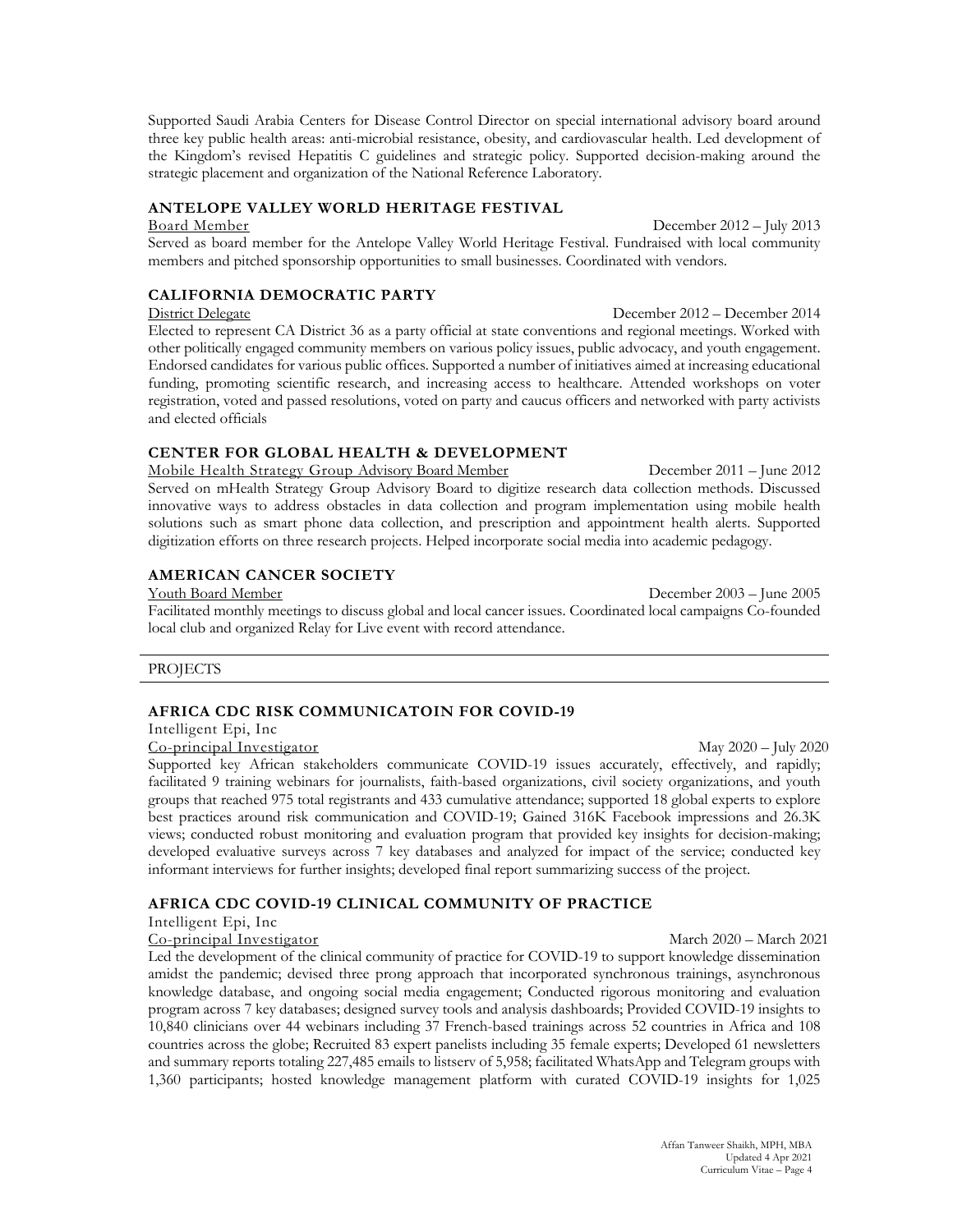participants across Africa; leveraged metric-driven dashboard for decision-making to achieve monthly 26% targeted growth rate.

# **CAPTURING DATA ON AMR PATTERNS AND TRENDS IN USE IN ASIA**

Public Health Surveillance Group, LLC

Health Specialist and Epidemiologist July 2019 – Present

Working with local governments of Papa New Guinea, Timor-Leste, Vietnam, and Pakistan to identify and subsequently assess the quality of available data on AMR and AMU. Relevant data will be collated and analyzed to provide meta-data and give regional and inter-regional context. The project will also help identify gaps in data and areas for quality improvement that can be addressed in future initiatives to strengthen surveillance capacity. The information resource generated by the project will improve awareness, advocacy, policy, and interventions needed to combat AMR and antimicrobial misuse.

# **AFRICA CDC TRAINING AND DEVELOPMENT OF PUBLIC HEALTH WORKFORCE**

Intelligent Epi, Inc

Lead Instructional Designer January 2019 – November 2019

Supporting the establishment of the Africa CDC Institute for Workforce Development, developed content for training courses focused on public health surveillance in novel digital based format catering to a initial cohort of 100 African health professionals; fostered engagement levels great than 85% throughout the first course; identified key strategic needs with the Africa CDC and conducted a SWOT analysis for the Institute of Workforce Development; assessed current and future training capacity of Africa CDC and National Public Health Institutes; Led instructional design team in developing standardization and efficient roll-out of future training courses; developed marketing strategy for the Institute; Supported project management activities and introduced novel management methods.

### **RETURN ON INVESTMENT MODELLING OF COMMUNITY ASTHMA PROGRAMS**

Intelligent Epi, Inc

Data Analyst December 2018 – February 2019

Engaged local community public health professionals at the Harris County Public Health Department (Greater Houston, Texas area) in developing a adaptable return on investment model for their One Breath at a Time school based asthma intervention program. Drafted project plan conducted in-depth literature review, and developed analysis plan. Collected relevant data, and using basic linear regression, developed a return on social investment model for the stakeholder to populate as the program matures. Presented model, data dictionary, and guidebook to Department director.

# **DEVELOP COMPREHENSIVE CDC NCEH/ATSDR PFAS RESEARCH AGENDA**

Intelligent Epi, Inc

#### Subject Matter Expert November 2018 – August 2019

Using the ATSDR Toxicological Profile for Perfluoroalkyls as a starting place, assessed research needs and knowledge gaps related to PFAS with an emphasis on exposure, health effects, toxicological mechanism of action, risk assessment, and mitigation strategies. Identified overall research needs and priorities, including an assessment of how these priorities align with the NCEH/ATSDR mission and congressional mandate. Identified opportunities for collaboration with federal partners and establish NCEH/ATSDR's role in the larger federal PFAS landscape. Developed a 3-5-year research plan, including an approximate budget for proposed activities.

# **INNOVATIONS FOR PUBLIC HEALTH LABORATORIES**

National Academy of Sciences

November 2017 – Present Facilitated development of laboratory best practices manual. Attended workshop in Bangkok, Thailand and provided digital health expertise on the public health use of block chain for laboratory supply management. Supported development of three chapters. Discussed implementation strategies for the manual in Doha, Qatar.

# **SAUDI HEALTH TRAINING CENTER**

Intelligent Epi, Inc

Subject Matter Expert May 2016 – September 2017 Conducted market segmentation and competitive landscape analysis for a public health education startup aiming to improve the availability of educational and professional advancement opportunities in the Middle East.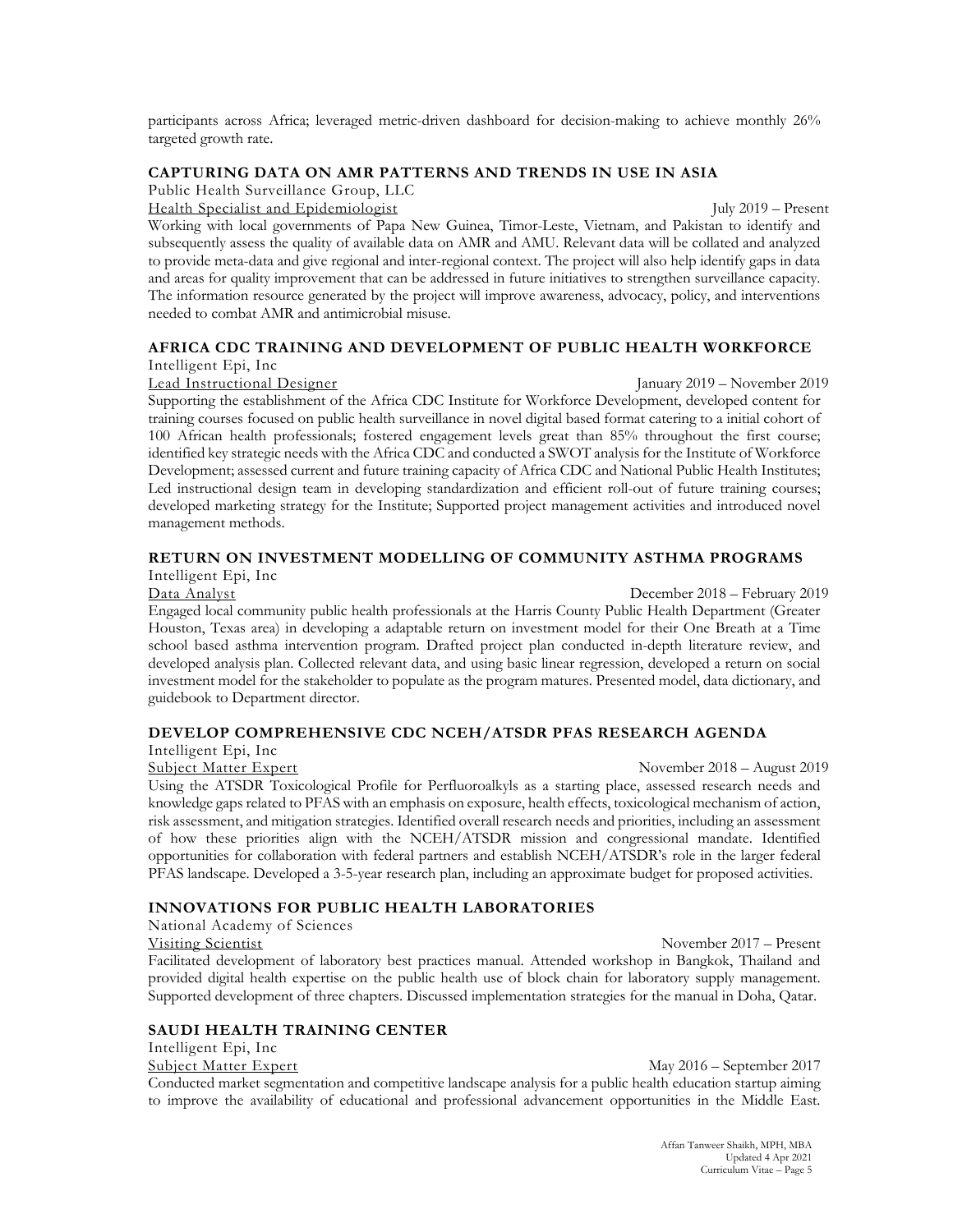Supported \$5M development of a Saudi training institution. Curated public health offerings including term-length courses, short-term workshops, and longitudinal programs aimed at supporting local health workforce. Developed over 100+ hours of specialized and interactive educational content to train medical professionals to conduct outbreak investigation during the annual Hajj pilgrimage.

# **MANAGEMENT AND LEADERSHIP TRAINING IN SIERRA LEONE**

Emory University

Subject Matter Expert April 2016 – March 2017 Assessed the training needs for district medical officers and community health workers around health management and leadership, and shortfalls following the 2015 Ebola outbreak. Developed curriculum addressing those needs, and prepare a strategy for accomplishing. Conducted in-depth literature reviews of leadership and management training best practices. Supervised cross-functional personnel, coordinated between in-house and client teams, and kept stakeholders informed of progress.

# **HEPATITIS A FOODBORNE OUTBREAK LEGAL CASE**

Public Health Practice, LLC

# Senior Research Scientist March 2015 – April 2017

Served as an expert consultant in a Hepatitis A outbreak case. Used collected patient, regulatory, and unstructured consumer data to conduct an outbreak investigation, and trace back study of patients and product supply chain. Developed expert reports and presentations for court proceedings. Helped prosecution win \$8M in damages.

# **PUBLIC HEALTH SURVEILLANCE STRENGTHENING IN SWAZILAND**

Public Health Practice, LLC

Project Manager, Technical Lead August 2015 – March 2016 Partnered with the Ministry of Health (MOH) to build Swaziland's capacity in epidemiology and research and strengthen the monitoring and use of data. Enabled the effective use of health information and disease surveillance to inform policy and programming for a coordinated national health agenda. Provided technical support to the Swaziland Epidemiology and Surveillance Unit for the implementation of integrated disease surveillance. Met with key stakeholders and evaluated the existing disease surveillance system and Point of Entry preparedness. Provided training on developing and implementing aspects of the strategic plan, maintaining compliance with global regulations, and research ethics, and health research strategies.

# **PUBLIC HEALTH CORRESPONDENT**

American Muslim Health Professionals

Staff Writer July 2015 – July 2016 Published a Huffington Post article on the Islamic contributions to public health. Commented on public health, international disease control, and biotechnology issues for the organization. Provided editorial services on articles and publications.

# **WHO EMERGENCY OPERATIONS CENTRE (EOC) FRAMEWORK**

Public Health Practice, LLC

Subject Matter Expert September 2013 – November 2013 Performed a systematic review and synthesis of all relevant evidence addressing EOC operations related to information and communication technologies, procedures and plans, operations, and training and exercise. Assessed the quality of evidence using GRADE methods. Informed development of series guidance for building, maintaining and using EOC for public health emergency response. Work published by WHO as Framework for a Public Health Emergency Operations Centre.

# **PUBLISHING ELSEVIER PUBLIC HEALTH BOOK**

Public Health Practice, LLC

Editor, Author, Project Manager April 2012 – April 2016

Coordinated the publication of a new public health surveillance book titled "Transforming Public Health Surveillance" with Elsevier. Served as both an editor and first author. Recruited high level contributors. Spearheaded conception and workflow development, planned numerous meetings, delivered multiple presentations, and successfully synthesized inputs into book. Granted a lecturer position and taught book content at Columbia University, the University of Michigan, and Emory University.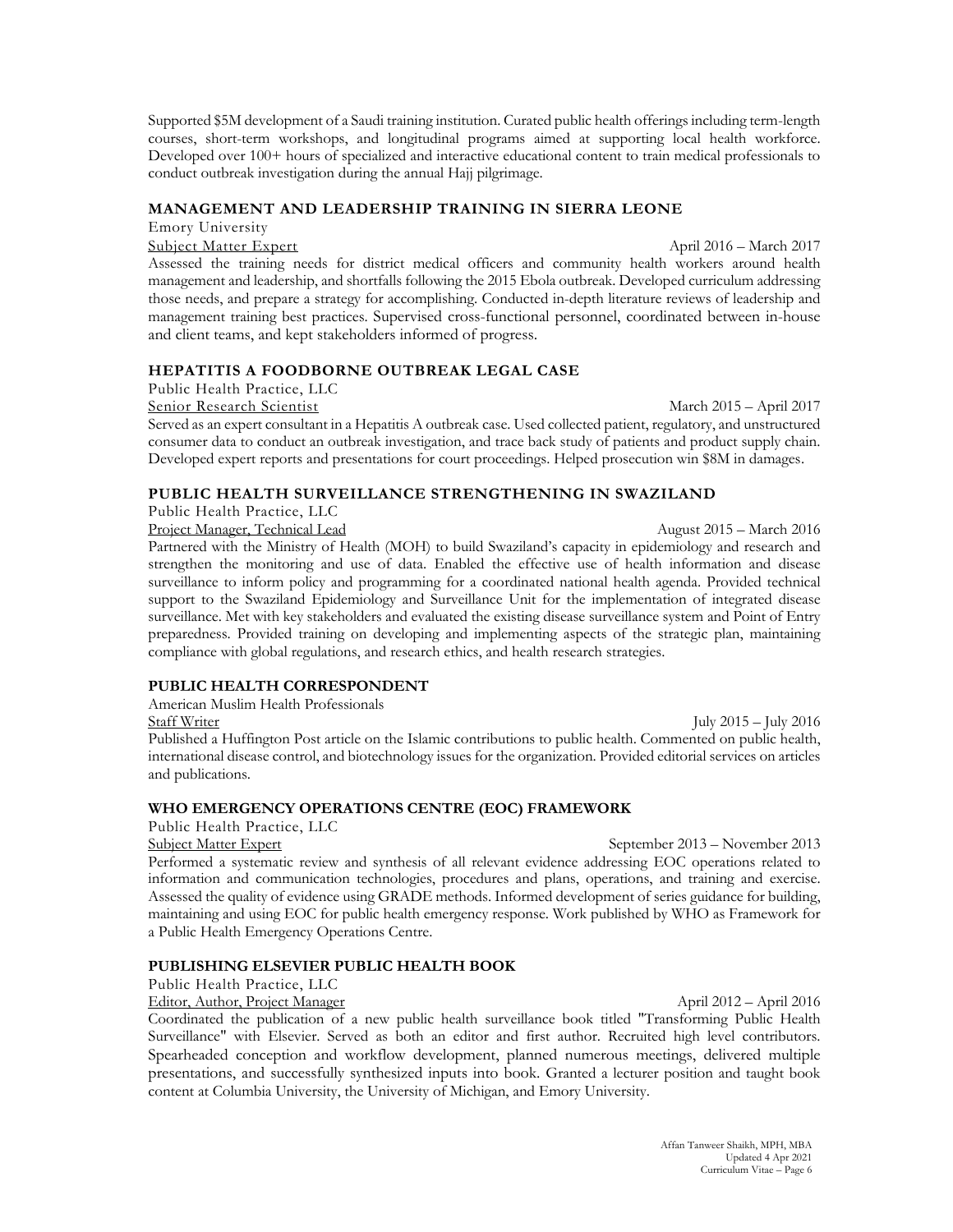# **DEVELOPING LABORATORY BIOSAFETY PROTOCOLS**

Public Health Practice, LLC

Project Manager, Subject Matter Expert August 2012 – December 2013

Conducted an intensive literature review of laboratory biosafety practices. Developed an assessment tool to help laboratories determine biosafety gaps and impediments. Pitched the tool to subject matter experts, and pilot tested it at two BSL3 laboratories. Presented research work in two peer-reviewed publications, two scientific posters, a conference oral presentation, and book publication.

#### **ASSESSING GLOBAL PUBLIC HEALTH SURVEILLANCE CAPACITY**

Public Health Practice, LLC

Research Analyst June 2012 – February 2014 Worked with the World Health Organization and several other public health organizations to develop a toolset for countries to determine their existing disease surveillance capabilities and gaps in fulfilling the International Health Regulations. Developed logic models and process maps for a variety of surveillance models. Coordinated with cross-functional team of subject matter experts and programmers to determine user requirements for disease surveillance costing toolset. Work culminated in an online tool Member States can use to assess gaps and impediments. Toolset presented at the World Health Assembly in Geneva.

## **AFRICAN ONE HEALTH ESURVEILLANCE INITIATIVE**

Public Health Practice, LLC

Informatics Specialist May 2012 – February 2014 Evaluated a One Health (i.e., health system that considers humans and animal risk factors) approach to disease surveillance that uses the latest in sustainable public health informatics in Burkina Faso, Cameroon, Kenya, Nigeria, and Uganda. Supported strategic planning and implementation of One Health and public health informatics approach in existing disease surveillance systems for NTDs. Finalized project deliverables despite significant external challenges.

# **SOCIAL MEDIA AND TECHNOLOGY FOR PUBLIC HEALTH**

Boston University Center for Global Health & Development Project Coordinator January 2012 – June 2012

Implemented a study assessing the utility of social media in an Eradication of Infectious Diseases course. Surveyed class at the start and end of the term to assess their usage and perspective of social media. Led in-class discussions on emerging or reemerging infectious disease related tweets. Analyzed and presented tweets and survey results at the end of the term to participants and to the teachers governing board at Boston University.

# **TRADITIONAL UMBILICAL CORD CARE IN ZAMBIA**

Boston University Center for Global Health & Development Research Associate September 2011 – July 2013

Addressed newborn health in regards to umbilical cord care and traditional practices in Zambia. Reviewed existing literature regarding recommended cord care strategies as well as traditional cord practices across the globe. Analyzed qualitative data collected using NVivo with special consideration to specific local applications (i.e., dirt, oils, plant extracts, dung, etc.) applied to the umbilical cord to prevent the spread of illness such as bacterial infections and HIV. Published results in the prestigious scientific open source journal, PLOS.

# **THE GLOBAL ACTION PLAN FOR CHILDHOOD DIARRHEA AND PNEUMONIA**

Boston University Center for Global Health & Development

Subject Matter Expert, Research Associate July 2011 – June 2012

Helped develop and oversee a comprehensive literature review of the burden of diarrheal disease as it relates to under-five mortality in Bangladesh, India, Kenya, Nigeria, Pakistan, Vietnam, and Zambia. Collaborated with Gates Foundation funders and in-country teams to meet with key ministry of health members, relevant NGO directors, and other significant decision makers. Developed tools to collect, organize, and analyze data and evaluate current public health interventions. Presented data to senior staff and stakeholders. Developed individual country reports and an overarching Lancet series aimed at providing a roadmap to decreasing the preventable burden of diarrheal disease.

# **fMRI ANALYSIS OF HYPNOSIS INDUCED FALSE MEMORIES**

Mark Cohen Lab, UCLA Semel Institute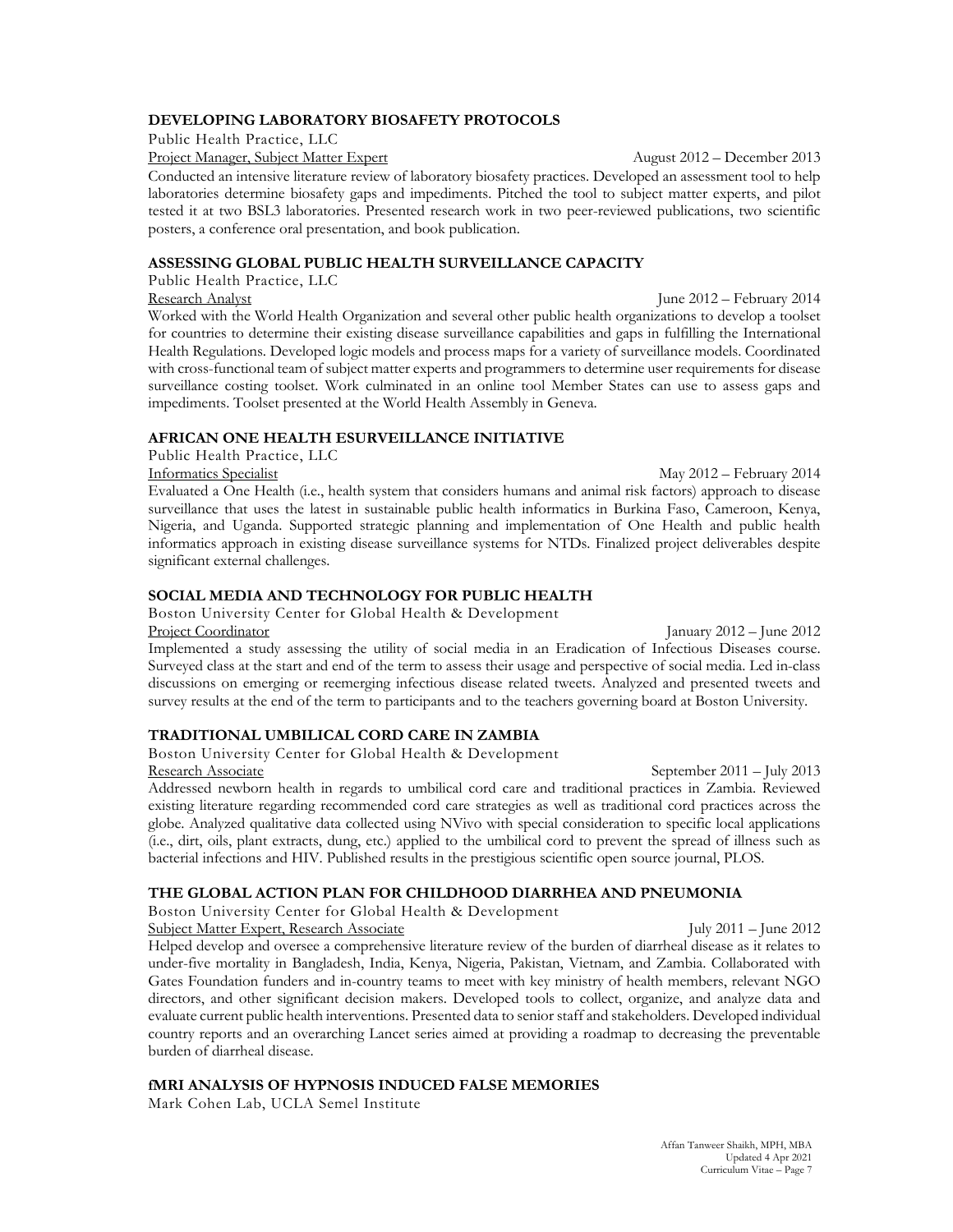### Research Associate November 2008 – August 2010 Used fMRI scans to study false memories introduced via hypnosis in human subjects. Helped create the study protocol and obtain IRB approval. Conducted in-depth literature review of current scientific understanding of hypnosis. Recruited study participants through hypnosis workshops; conducted training and experimental simulation trials in fMRI machine.

### **MODELING MANGANESE INDUCED PARKINSON'S DISEASE**

Mark Cohen Lab, UCLA Semel Institute

Research Associate September 2008 – August 2010 Studied manganese (Mn) included Parkinson's disease. Analyzed data on the flux Mn into the brain creating a pharmokinetic model of Mn flux in humans using data from rhesus monkeys. Attended artificial intelligence seminars. Applied machine learning techniques to understand flow of molecules into the blood-brain barrier.

### SELECTED PEER REVIEWED PUBLICATIONS AND PAPERS

- 1. Scott JN McNabb,\* Mabel Magowe, Nadine Shaw, Amanda Berrian, Michael Wilkes, **Affan Shaikh**, Onesmus Gachuno, Lucy Perrone, Brittany Murray, Eva Berman, Bhakti Hansoti. "Delivering Modern Global Health Learning Requires New Obligations and Approaches." *Annals of Global Health.* 2020.
- 2. Sylvester, J., Shongwe, S., Lokotfwako, V., Nhlabatsi, N., Dlamini, X., Trong, T., Sahabo, R., **Shaikh, A.,** Ryland, P., McNabb, S., Nuwagaba-Biribonwoha, H. **Public Health Surveillance Strengthening in the Kingdom of Swaziland**. *Online Jounral of Public Health Informatics,* [S.l.], v. 9, n. 1, May 2017. ISSN 1947-2579. doi:10.5210/ojphi.v9i1.7659.
- 3. Nuwagaba-Biribonwoha, H., Nhlabatsi, N., MacWright, W., Lokotfwako, V., Trong, T. A., Ryland, P., **Shaikh, A.,** Sylvester, J., McNabb, S. J. (2017). **Baseline Assessment of Public Health Surveillance in the Kingdom of Swaziland**. *Online Journal of Public Health Informatics*, *9*(1), e173. http://doi.org/10.5210/ojphi.v9i1.7771
- 4. **Shaikh, A**., McNabb SJ. **Smart Governance of Public Health Surveillance**. In: McNabb SJ, Conde, J. M., Ferland, L., MacWright, W., Memish, Z., Okutani, S., Park, M., Ryland, P., **Shaikh, A.**, & Singh, V., ed. Transforming Public Health Surveillance. 1st ed ed. Amman. Jordan: Elsevier; 2016.
- 5. McNabb SJ, Chapman, L., Ryland, P., MacWright, W., Ward, J., Khogali, H., **Shaikh, A**. **The Next Generation of Public Health Surveillance**. In: McNabb SJ, Conde, J. M., Ferland, L., MacWright, W., Memish, Z., Okutani, S., Park, M., Ryland, P., **Shaikh, A.**, & Singh, V., ed. Transforming Public Health Surveillance. 1st ed ed. Amman. Jordan: Elsevier; 2016: 1-10.
- 6. **Shaikh AT**, Ferland L, Hood-Cree R, Shaffer L, McNabb SJN. **Disruptive Innovation Can Prevent the Next Pandemic**. *Frontiers in Public Health*. 2015;3:215. doi:10.3389/fpubh.2015.00215.
- 7. Zumla A, Perlman S, McNabb SJ, **Shaikh, A.**, Heymann DL, McCloskey B, Hui DS. **Middle East respiratory syndrome in the shadow of Ebola**. The Lancet Respiratory medicine 2015, **3**(2):100- 10.
- 8. McNabb, S., **Shaikh, A.**, Nuzzo, J., Zumla, A. and Heymann, D. **Triumphs, Trials, and Tribulations of the Global Response to MERS Coronavirus.** The Lancet. Respiratory Medicine 2, no. 6 (June 2014): 436–37. doi:10.1016/S2213-2600(14)70102-X.
- 9. Herlihy, J., **Shaikh, A.**, Semrau, K., Mazimba, A., Gagne, N., Grogan, C., Mpamba, C., Sooli, B., Simamvwa, G., Mabeta, C., Shankoti, P., Messersmith, L., Hamer, D. **Caring for the Umbilical Cord: Traditions and Cultural Practices in Southern Zambia.** in Plos One. November 07, 2013. DOI: 10.1371/journal.pone.0079191. URL: http://dx.plos.org/10.1371/journal.pone.0079191
- 10. Haile, B., Park, M., **Shaikh, A.**, Ferland, L., Meeks, H., McNabb, S. **New Strategy to Monitor and Evaluate Laboratory Biosafety Programs**. in Lab Matters. Association of Public Health Laboratories. Spring 2013, Issue 2.
- 11. Erondu, N., Haile, B., Ferland, L., Park, M., **Shaikh, A.**, Meeks, H., McNabb, S. (2013). **Identification and Assessment of Public Health Surveillance Gaps under the IHR (2005).** Online Journal of Public Health Informatics [Online], 5(1). doi:10.5210/ojphi.v5i1.4542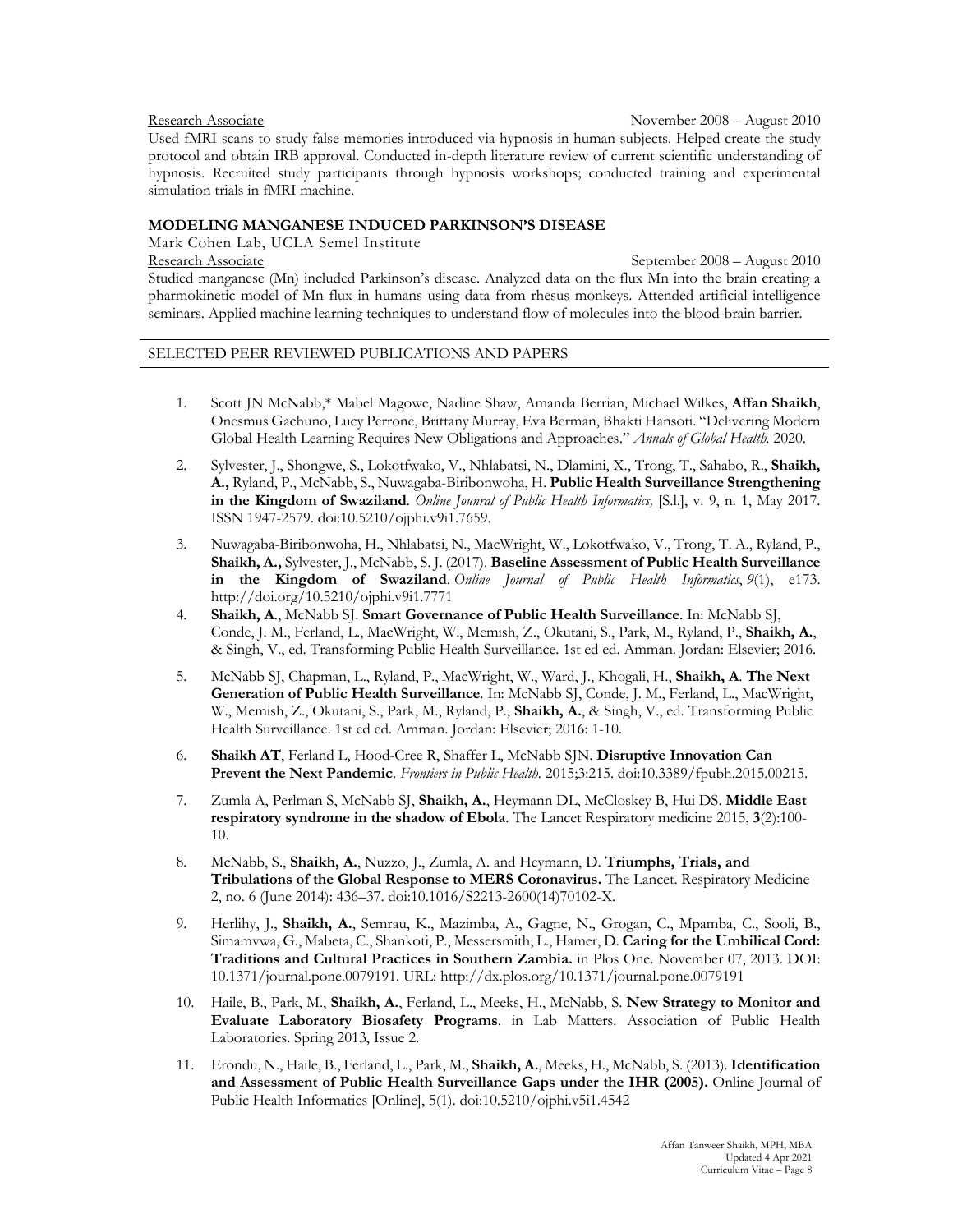- 12. Meeks, H., Haile, B., Erondu, N., Ferland, L., Park, M., **Shaikh, A.**, McNabb, S. **Monitoring and Evaluating Laboratory Biosafety Programs** in Biosecurity: Understanding, Assessing, and Preventing the Threat. John Wiley & Sons, Inc. November 2012.
- 13. Gill, C., Young, M., Schroder, K., Carvajal-Velez, L., McNabb, M., Aboubaker S., Qazi, S., and Bhutta, Z. **Bottlenecks, Barriers, and Solutions: Results from Multicountry Consultations Focused on Reduction of Childhood Pneumonia and Diarrhoea Deaths.** Lancet 381, no. 9876 (April 27, 2013): 1487–98. doi:10.1016/S0140-6736(13)60314-1. (Acknowledgements)

Manuscripts in Development

- 1. **Open Public Health: Leveraging Open Data to Prevent Epidemics**
- 2. **Global Health Security in the 21st Century**. *Elsevier Book*

#### ABSTRACTS AND SELECTED ORAL PRESENTATIONS

- 1. Kibler, J., McNabb, S., Lavery, J., Memish, Z., **Shaikh, A.**, Erondu, N. **Transforming Public Health Surveillance Through Open Public Health Information.** 2018. ISDS 2018 Conference Abstracts in the Online Journal of Public Health Informatics. Vol 10, No 1. Available at: http://dx.doi.org/10.5210/ojphi.v10i1.8650
- 2. **Shaikh, A**. **Disruptive Opportunities to Improve Public Health Surveillance**. 27 September 2016. Joint Pakistan-U.S. Workshop on Strengthening and Sustaining a Network of Public and Animal Health Clinical Laboratories in Pakistan. National Academy of Sciences. Islamabad, Pakistan.
- 3. AlJawini, R., **Shaikh, A.**, McNabb, S., Zamakhshary, M. **Developing a Health Policy and System Research Agenda**. 21 January 2014. Presentation to the Health Minister. Ministry of Health, Riyadh, Kingdom of Saudi Arabia.
- 4. Haile, B., Wade, M., Bievins, P., Cannons, A., France, R., Ferland, L., **Shaikh, A.**, Park, M., Meeks, H., McNabb, S. **Examining the Human Element in Lab Biosafety**. December 2013. International Society for Disease Surveillance Conference; New Orleans, Louisiana. http://ojphi.org/ojs/index.php/ojphi/article/view/5103/4015
- 5. **Shaikh, A.**, McNabb, S., Qanta, A., Memish, Z. **Global Public Health Surveillance, Governance, and Viral Sovereignty**. August 14 2013. International Society for Disease Surveillance Webinar: https://vimeo.com/72373448
- 6. **Shaikh, A.**, Park, M., Ferland, L., McNabb, S. **Assessing Surveillance Methodology, Performance, and Design: Indicators for Public Health Surveillance**. June 2013. Council of State and Territorial Epidemiologists Conference; Pasadena, California.
- 7. Meeks, H., Haile, B., Erondu, N., Ferland, L., Park, M., **Shaikh, A.**, McNabb, S. **New Strategy to Monitor and Evaluate Laboratory Biosafety Programs**. December 2012. International Society for Disease Surveillance Conference; San Diego, California. Winner Best Poster Award.
- 8. Xing, J., Park, M., **Shaikh, A.**, Haile, B., Erondu, N., Ferland, L., McNabb, S. **Assessment Tools to Meet the Core Capacities of the Surveillance Goal of the International Health Regulations (2005).** December 2012. International Society for Disease Surveillance Conference.
- 9. Wolff, J., **Shaikh, A.**, McNabb, M. **Harnessing the Power of Twitter for Faculty and Student Development**. July 2012. John McCahan Educational Day. Boston University.
- 10. **Shaikh, A.**, McNabb, M. **What is Twitter? Can we use if for Public Health?** June 2012. Eradication of Infectious Diseases Seminar. Boston University.
- 11. **Shaikh, A.**, McNabb, M., Gill, S. **Diarrhea Global Action Plan: Innovative Analytics**. May 2012. DGAP Stakeholder Meeting at Boston University.